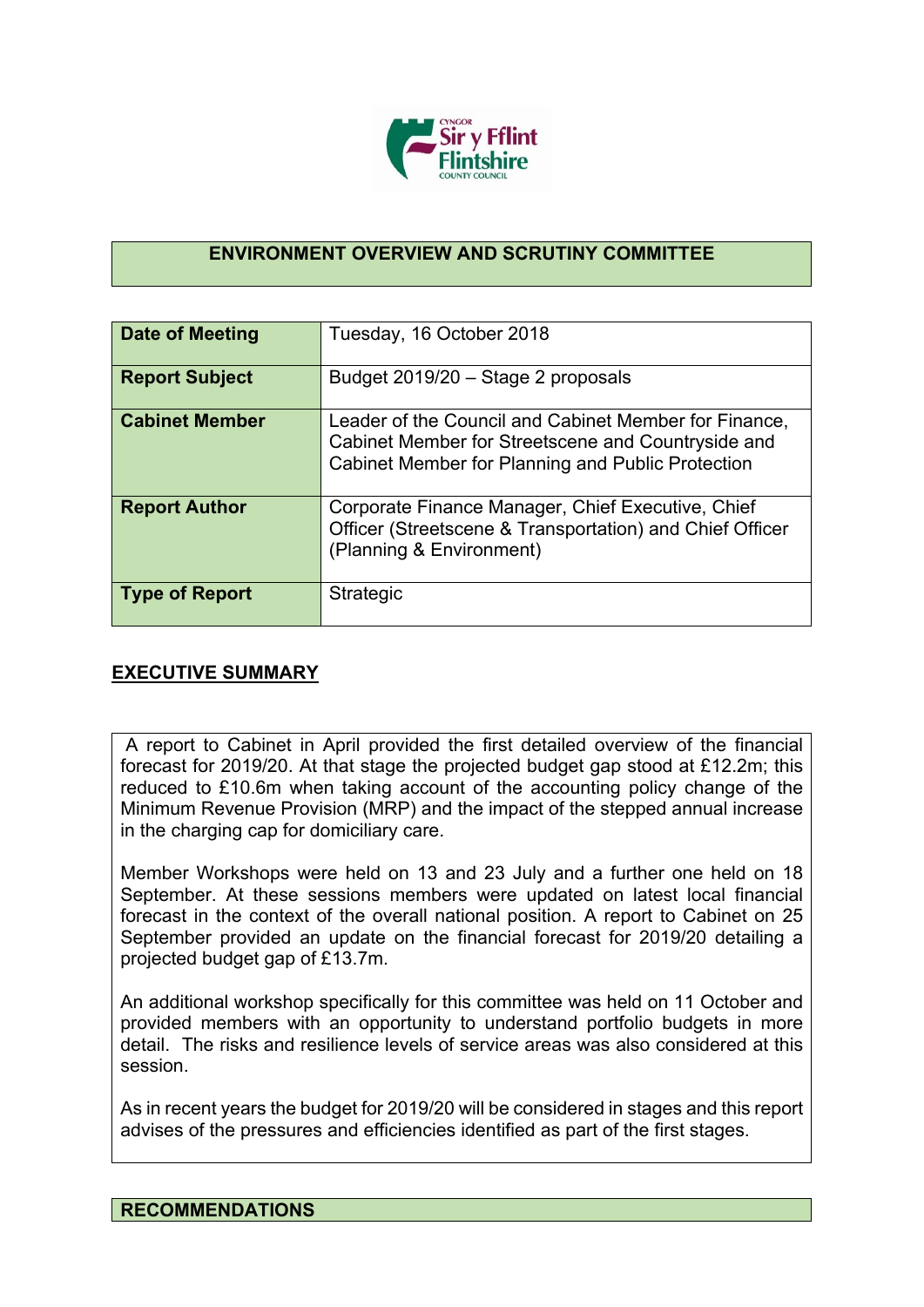| That the Committee reviews and comments on the portfolio pressures and<br>investments. |
|----------------------------------------------------------------------------------------|
| That the Committee reviews and comments on the portfolio efficiency<br>options.        |

 $\overline{\phantom{a}}$ 

## **REPORT DETAILS**

 $\Gamma$ 

| 1.00 | <b>EXPLAINING THE FINANCIAL FORECAST AND STAGE ONE BUDGET</b><br><b>PROPOSALS</b>                                                                                                                                                                                                                                                                                                      |
|------|----------------------------------------------------------------------------------------------------------------------------------------------------------------------------------------------------------------------------------------------------------------------------------------------------------------------------------------------------------------------------------------|
| 1.01 | A report to Cabinet in April provided the first detailed overview of the<br>financial forecast for 2019/20. At that stage the projected budget gap stood<br>at £12.2m; this reduced to £10.6m when taking account of the accounting<br>policy change of the Minimum Revenue Provision (MRP) and the impact of<br>the stepped annual increase in the charging cap for domiciliary care. |
| 1.02 | Member Workshops were held on 13 and 23 July and a further one held on<br>18 September. At these sessions members were updated on latest local<br>financial forecast in the context of the overall national position. A report to<br>Cabinet on 25 September provided an update on the financial forecast for<br>2019/20 detailing a projected budget gap of £13.7m.                   |
| 1.03 | An additional workshop specifically for this committee was held on 11<br>October and provided members with an opportunity to understand portfolio<br>budgets in more detail. The risks and resilience levels of service areas was<br>also considered at this session and detailed resilience statements have<br>been prepared for each service area.                                   |
| 1.04 | As in recent years the budget for 2019/20 will be considered in stages and<br>this report advises of the pressures and efficiencies identified as part of the<br>first stages.                                                                                                                                                                                                         |
| 1.05 | <b>Portfolio Pressures and Investments</b>                                                                                                                                                                                                                                                                                                                                             |
|      | Detailed below are the pressures and investments relating to the<br>Streetscene and Transportation and Planning, Environment & the Economy<br>Portfolios (part):                                                                                                                                                                                                                       |
|      | <b>Streetscene &amp; Transportation</b><br>North Wales Residual Waste Treatment Project*<br>£0.425m (one-off)<br>(No WG Grant during commissioning period)                                                                                                                                                                                                                             |
|      | Waste Recycling Income reductions<br>£0.180m                                                                                                                                                                                                                                                                                                                                           |
|      | (reducing value of material collected due to the loss of international markets)                                                                                                                                                                                                                                                                                                        |
|      | Planning, Environment & the Economy                                                                                                                                                                                                                                                                                                                                                    |
|      | Local Development Plan (LDP)<br>£0.172m                                                                                                                                                                                                                                                                                                                                                |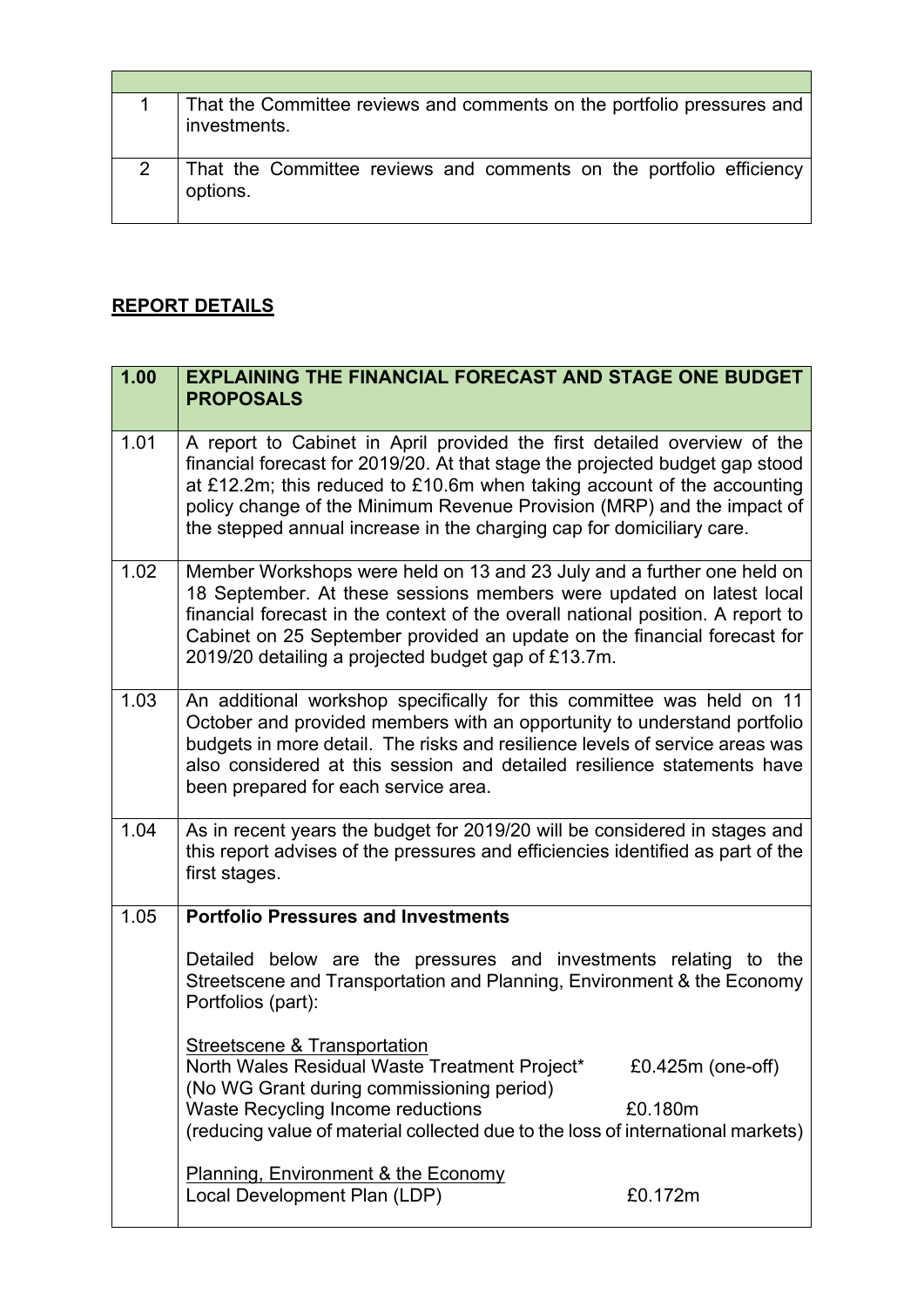|      | * an application to re-profile grant funding is pending with Welsh<br>Government which may mitigate this pressure                                                                       |                    |
|------|-----------------------------------------------------------------------------------------------------------------------------------------------------------------------------------------|--------------------|
| 1.06 | <b>Portfolio Business Planning Efficiencies</b>                                                                                                                                         |                    |
|      | The following efficiencies have been identified by the Portfolios:                                                                                                                      |                    |
|      | Streetscene & Transportation                                                                                                                                                            |                    |
|      | Review of security arrangements in Alltami Depot<br><b>School Transport Anomalies</b>                                                                                                   | £0.005m<br>£0.100m |
|      | Income from external works (Fleet Workshop)                                                                                                                                             | £0.010m            |
|      | Garden Waste Charges (increased take up)<br><b>Total - Streetscene &amp; Transportation</b>                                                                                             | £0.050m<br>£0.165m |
|      | Efficiencies of £6.078m have been identified within this portfolio for the<br>period 2015/16 - 2017/18.                                                                                 |                    |
|      | Planning, Environment & the Economy                                                                                                                                                     |                    |
|      | <b>Greenfield Valley</b><br>Service Review within Community & Business                                                                                                                  | £0.018m<br>£0.035m |
|      | Increased Planning Fee income<br>Minerals & Waste Shared Service                                                                                                                        | £0.025m<br>£0.005m |
|      | Supplies & Services spending review                                                                                                                                                     | £0.005m            |
|      | Total - Planning, Environment & the Economy                                                                                                                                             | £0.088m            |
|      | Efficiencies of £1.814m have been identified within this portfolio for the<br>period 2015/16 - 2017/18.                                                                                 |                    |
| 1.07 | <b>Budget Process and Timeline</b>                                                                                                                                                      |                    |
|      | <b>National Budget Timetable</b>                                                                                                                                                        |                    |
|      | - Provisional Welsh Local Government Settlement - received on 9 October<br>- Chancellor's Autumn Statement – scheduled for 29 October<br>- Final Settlement – scheduled for 19 December |                    |
| 1.08 | <b>Local Budget Timetable</b>                                                                                                                                                           |                    |
|      | Stage 1 : Corporate Solutions<br>- Corporate Resources and Cabinet – October<br>- Council - November                                                                                    |                    |
|      | Stage 2: Service Portfolio Solutions<br>- Overview and Scrutiny workshops and formal meetings – October<br>- Cabinet and Council - November/December                                    |                    |
|      | Stage 3: National Solutions<br>- Cabinet, Corporate Resources and Council – December/January                                                                                            |                    |
|      | Final Budget Setting – Cabinet and Council – 19 February 2019                                                                                                                           |                    |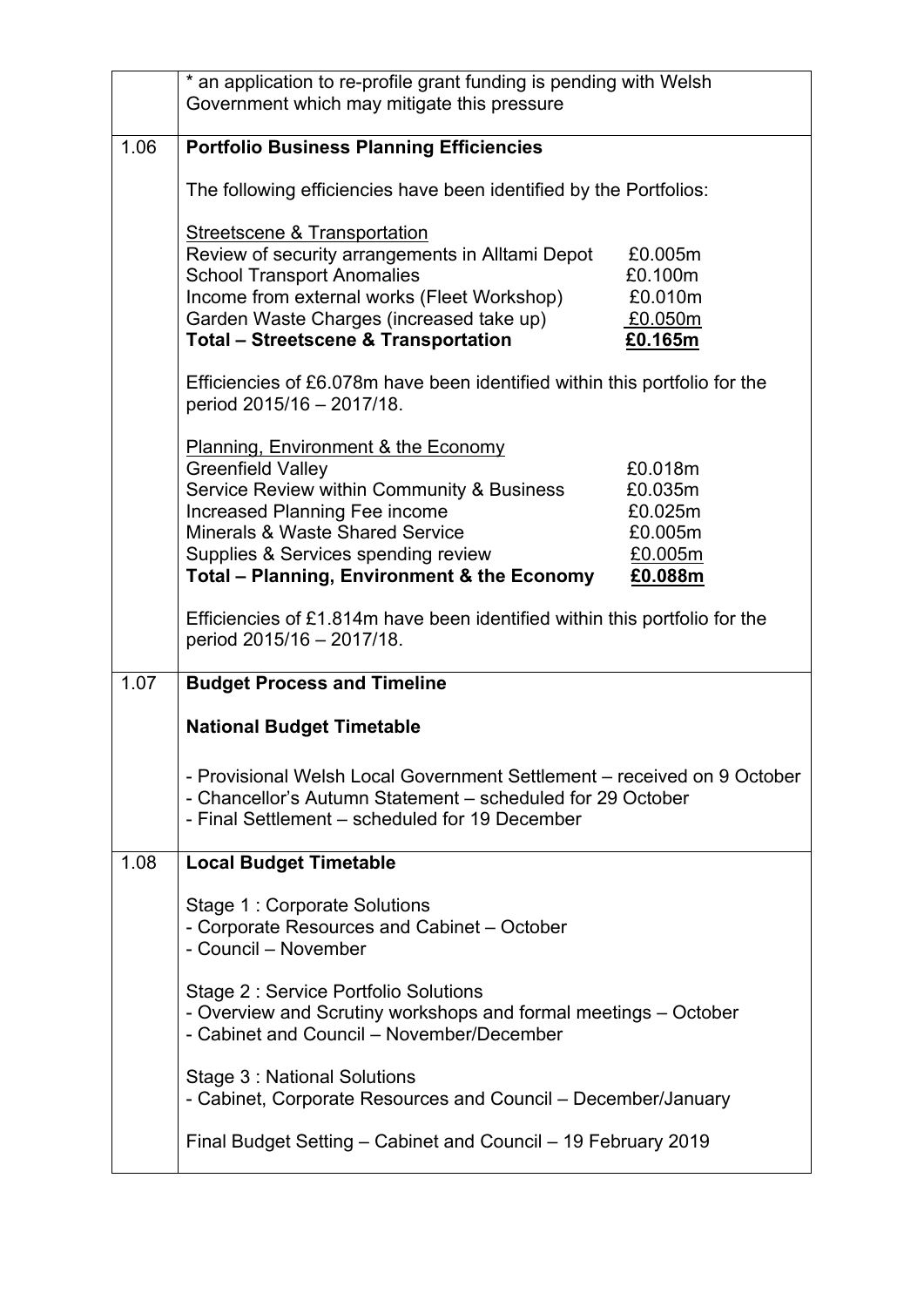| $\vert$ 2.00 | <b>RESOURCE IMPLICATIONS</b> |
|--------------|------------------------------|
| 2.01         | As set out in the report.    |

| 3.00 | <b>CONSULTATIONS REQUIRED / CARRIED OUT</b> |
|------|---------------------------------------------|
| 3.01 | As set out in the report.                   |

| 4.00 | <b>RISK MANAGEMENT</b>    |
|------|---------------------------|
| 4.01 | As set out in the report. |

| 5.00 | <b>APPENDICES</b> |
|------|-------------------|
| 5.01 | None.             |

| 6.00 | <b>LIST OF ACCESSIBLE BACKGROUND DOCUMENTS</b>                                                                                           |
|------|------------------------------------------------------------------------------------------------------------------------------------------|
| 6.01 | <b>Contact Officer:</b> Gary Ferguson, Corporate Finance Manager<br>Telephone: (01352) 702271<br>E-mail: gary.ferguson@flintshire.gov.uk |

| 7.00                                                                                                                                                                                                                                                                                                                                                                                                                                                                                                                         | <b>GLOSSARY OF TERMS</b>                                                                                                                                                                                                                                                                                                              |
|------------------------------------------------------------------------------------------------------------------------------------------------------------------------------------------------------------------------------------------------------------------------------------------------------------------------------------------------------------------------------------------------------------------------------------------------------------------------------------------------------------------------------|---------------------------------------------------------------------------------------------------------------------------------------------------------------------------------------------------------------------------------------------------------------------------------------------------------------------------------------|
| 7.01                                                                                                                                                                                                                                                                                                                                                                                                                                                                                                                         | <b>Specific Grants:</b> An award of funding from a grant provider (e.g. Welsh<br>Government) which must be used for a pre-defined purpose.                                                                                                                                                                                            |
| <b>Annual Settlement:</b> the amount of its funds the Welsh Government will<br>allocate annually to local government as a whole, as part of its total budget<br>and to individual councils one by one. The amount of Revenue Support<br>Grant each council will receive is based on a complex distribution formula<br>for awarding Aggregate External Finance (AEF). The formula is<br>underpinned by assessments of local need based, for example, of<br>population size and demographics and levels of social deprivation. |                                                                                                                                                                                                                                                                                                                                       |
|                                                                                                                                                                                                                                                                                                                                                                                                                                                                                                                              | Financial Year: the period of 12 months commencing on 1 April<br>Revenue: a term used to describe the day to day costs of running Council<br>services and income deriving from those services. It also includes charges<br>for the repayment of debt, including interest, and may include direct<br>financing of capital expenditure. |
|                                                                                                                                                                                                                                                                                                                                                                                                                                                                                                                              | <b>Budget:</b> a statement expressing the Council's policies and service levels in<br>financial terms for a particular financial year. In its broadest sense it<br>includes both the revenue budget and capital programme and any                                                                                                     |